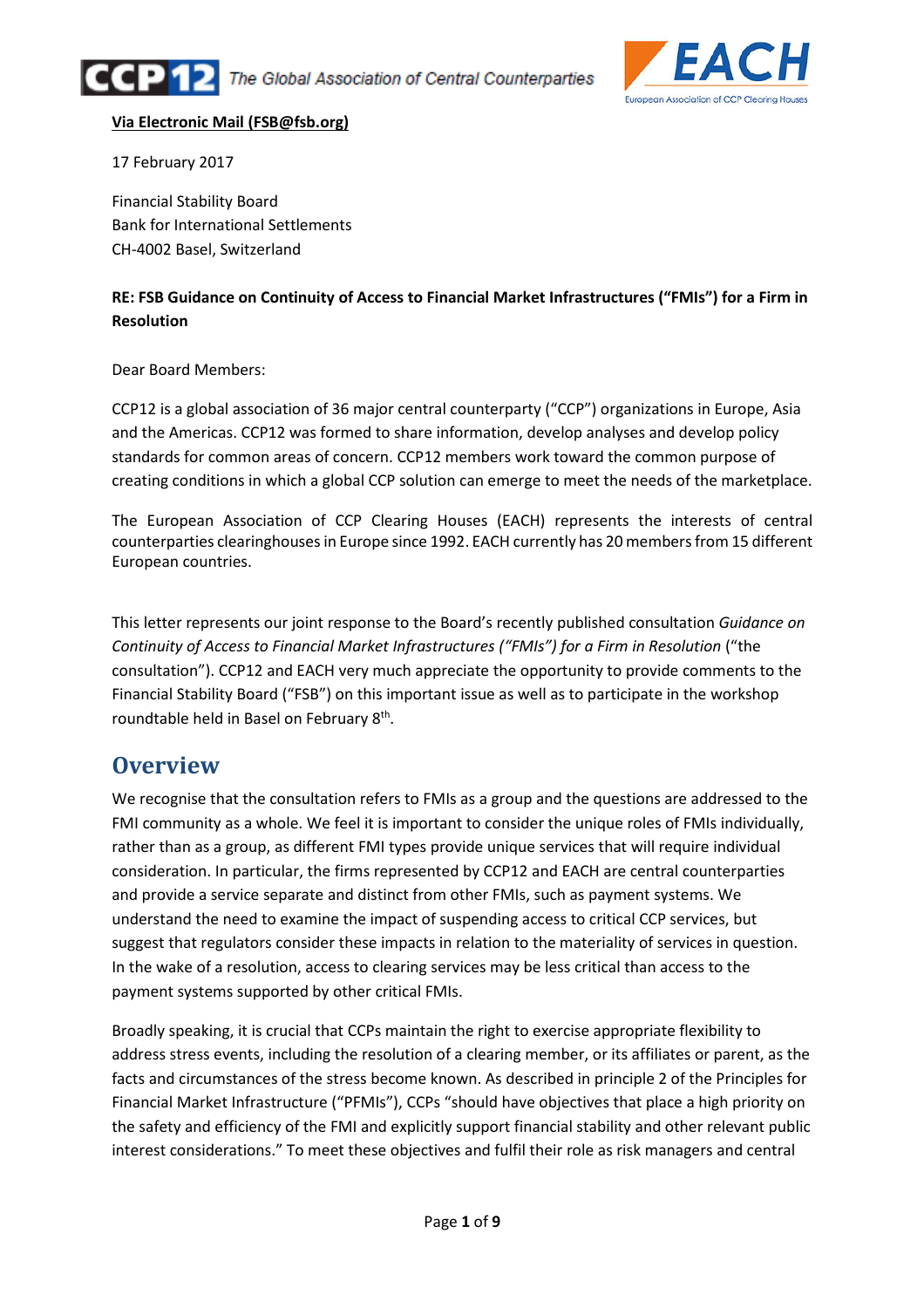

The Global Association of Central Counterparties



counterparties, CCPs have to retain the ability to limit access to their cleared markets if necessary to protect their cleared markets from potential contagion risk brought by a member in resolution.

As described in more detail below, CCPs are committed to the security and stability of their markets and are prepared to work with our members in response to a resolution event at their firm. We look forward to continued engagement with the regulatory community to work toward these shared goals.

## Response to Specific Questions

1. Does the consultative document appropriately address the tensions that may arise between the various financial stability objectives, with regard to the safety and soundness of providers of critical FMI services on the one hand and to the orderly resolution of the recipients of such services on the other?

CCP12 and EACH appreciate the consultation's expectation that "flexibility should be embedded in the process for imposing such additional requirements…" (consultation 1.3). In this point, the FSB rightly acknowledges the inappropriateness of setting firm actions in response to the resolution of a clearing member or its affiliates or parent. As noted in this same section, the FMIs should prioritise financial stability; achieving this goal necessitates that a level of flexibility be permitted in execution of the tools defined in their rulebook and CCP12 and EACH appreciate the FSB acknowledging this. This flexibility will be crucial to balancing the risk management and financial stability needs of the CCP and the orderly resolution of the service recipients.

#### 3. What are your views on the proposal in sub-section 1.1 of the consultative document that providers of critical FMI services clearly set out in their rulebooks or contractual arrangements the rights, obligations and applicable procedures in the event of an FMI participant entering into resolution?

Section 1.1 set out that "the contractual rights and obligations and applicable procedures that would be triggered by entry into resolution of an FMI participant, its parent or affiliate, should be clearly set out in the rules or contractual arrangements". As explained in the following paragraphs, the risk management procedures set out in the CCPs regulations should be considered as a sound and effective framework to address the eventual resolution of participants, without requiring a specific new and separate regulation. The consultation should clarify that there is no obligation for CCPs<sup>1</sup> to stablish a different regimen to address resolution.

CCP12 and EACH agree with the proposal in section 1.1 of the consultation that the CCP rules should clearly describe the tools available to the CCP under stress events. These rules should be publically available and easily accessible by clearing and other market participants to ensure that all parties are able to measure and monitor their current and potential obligation to the CCP. The rules act as contractual obligations that clearing members have agreed to as a condition of their membership.

The CCP's rulebook(s) already define the rights, obligations, and tools available to the CCP in the event of a clearing member entering into stressed situations or defaulting to the CCP. It is further understood, by CCPs and market participants, that the exercise of such rights and tools may be

 $\overline{a}$ 

<sup>&</sup>lt;sup>1</sup> As clarified during Basel workshop roundtable on February  $8<sup>th</sup>$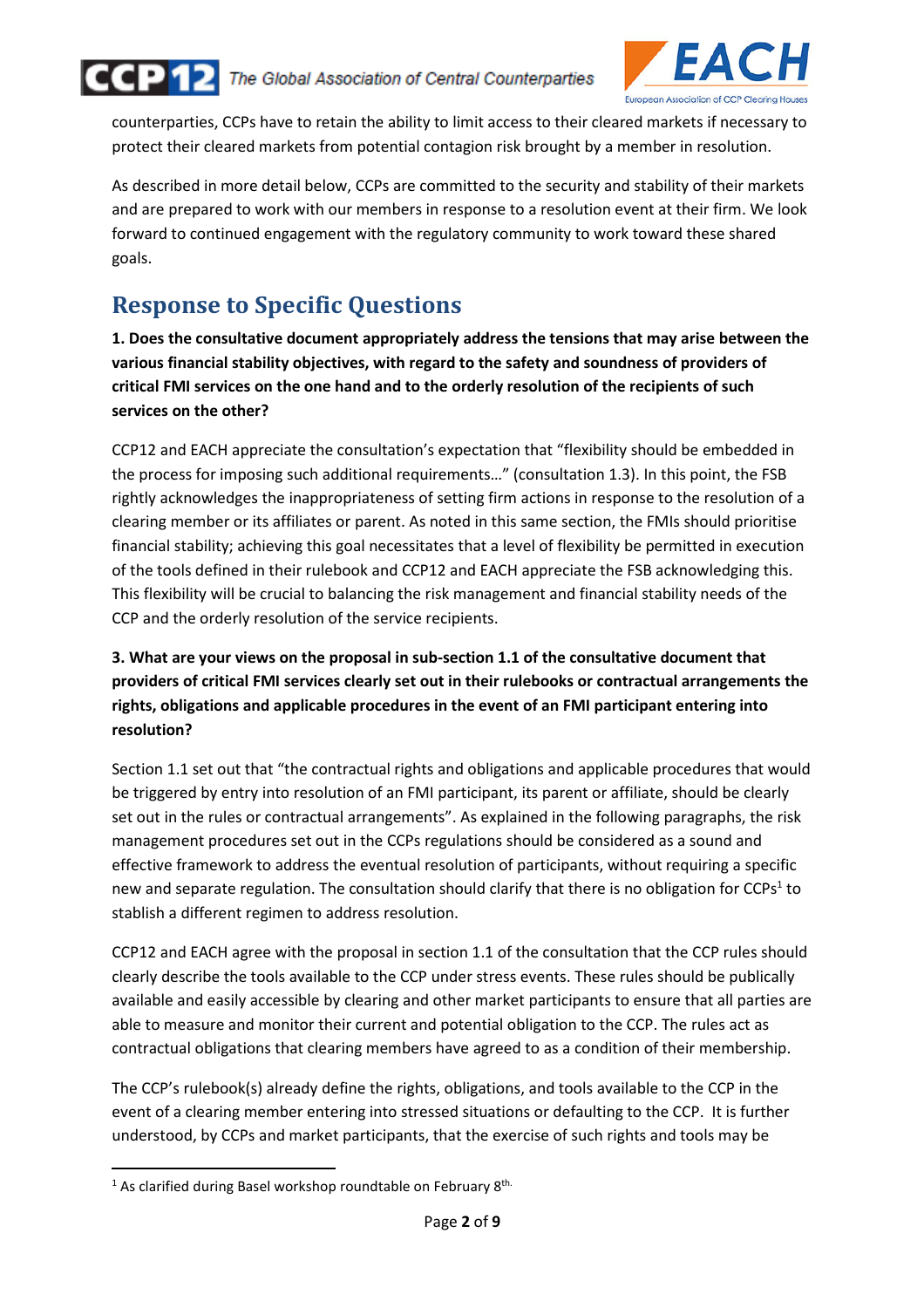



subject to limitations and restrictions under applicable law, including resolution regimes. It is crucial that the potential impact of a default or stress event be known to the clearing member in advance of any such stress, and the rulebooks, along with any membership agreements or other material, ensure that clearing members are able to make this assessment and understand their full potential obligations.

The CCP's rules will require updating as markets mature to meet the changing and growing needs of participants. To facilitate these changes, CCPs will engage with participant representatives through the appropriate forums, such as risk committees, advisory committees, and consultations. Regulators will also be involved in the discussions on rule changes to review against regulatory standards and their explicit approval may be necessary. This process is designed to ensure that clearing members and other relevant market participants are fully informed at all times of their potential obligation to the clearing house in a market stress event.

We agree with the consultation that resolution of a clearing member or its the affiliates or parent should not automatically trigger default if it continues to meet all of its obligations to the CCP; this decision should be left to the CCP, acting in accordance with its risk management framework, the CCP rulebook and subject to the requirements of applicable law. Where appropriate and feasible, such actions should be taken in consultation with the resolution authority of the clearing member so that the implications of the resolution can be fully understood and, where appropriate, in communication with the CCP national competent authority.

As CCPs must be able to act to protect their cleared markets, the only way to avoid automatic triggering of a clearing member default is to provide the CCP with the necessary discretion to execute the appropriate tools, consistent with any applicable legal restrictions, to manage the risks that arise if the clearing member or its affiliates or parent enters into resolution. Defining firm responses in advance of an event could force the CCP to execute tools that are unsuited for the risks at the time or prevent the CCP from taking appropriate action at the time, creating additional, unnecessary risk for their markets.

CCPs cannot know in advance of a resolution event how the clearing member will be impacted or how markets will react. The variety and breadth of such events makes it impractical for CCPs to define an exact response for every potential stress events that comes from an affiliate or parent resolution. Defining the exact process in advance would be difficult as the CCP does not have sufficient visibility into a clearing member's parent or affiliates. Further, such firm definitions would be inappropriate for the active and flexible risk management required to manage such an event.

#### Affiliate Resolution

We appreciate the interest of the Board in discussing the impact of a resolution event at a clearing member's affiliate. Typically, clearing members are individual entities within large corporate structures that can include dozens if not hundreds of affiliates. The consultation's proposal that CCPs describe their response to the resolution of a clearing member's affiliate suggests that all affiliates will be materially important to the clearing entity and its ability to meet its obligations to the CCP and its markets. Whilst we agree that some affiliates are sufficiently large and/or related to the clearing business that their resolution could have a detrimental impact on the clearing entity's ability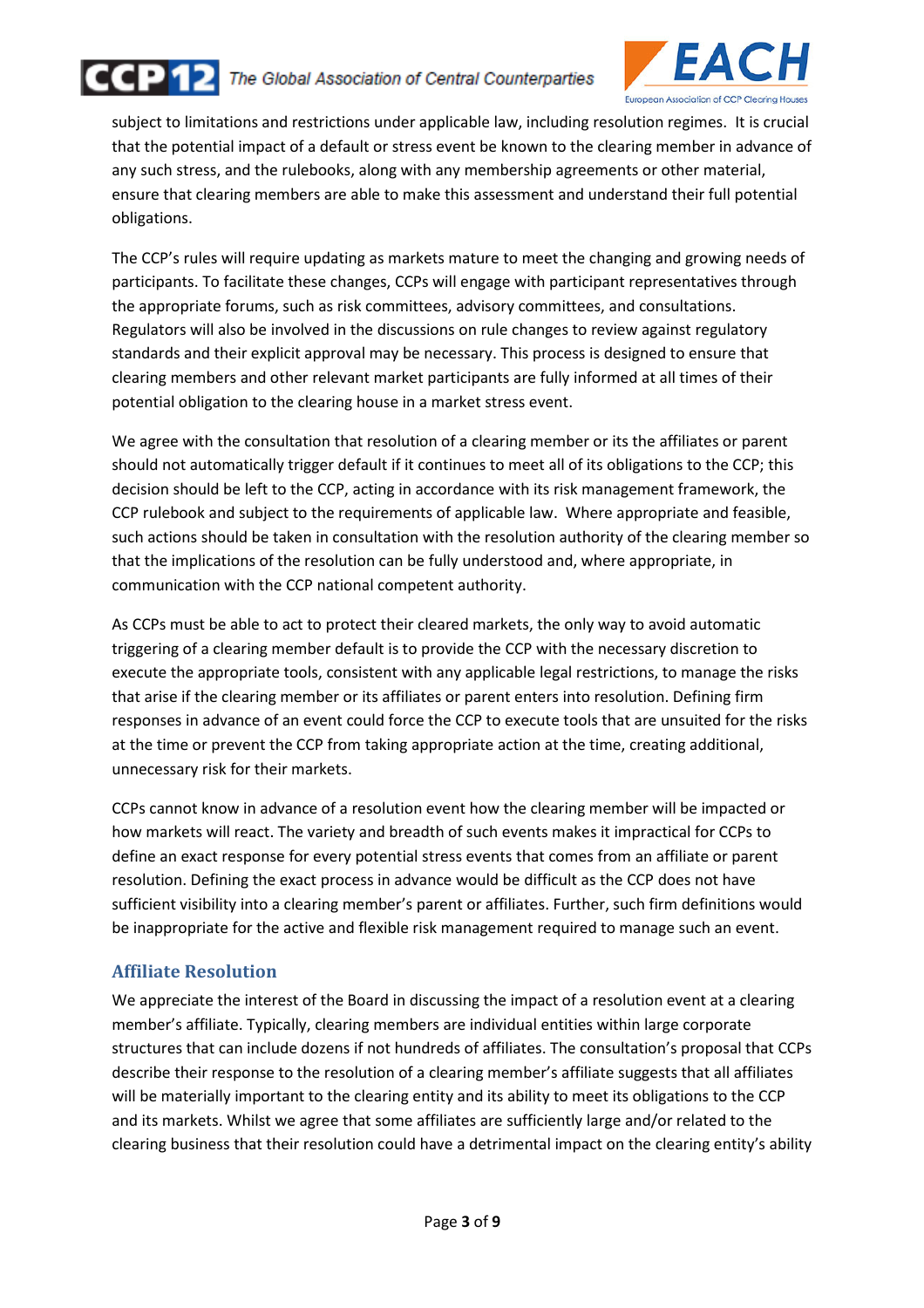



to continue its clearing business, it is important to recognise that this does not represent all of the affiliates of the clearing member.

Given the diversity of clearing members and the unique business strategy pursued by the parent and affiliate companies of each, it is impossible for the CCP to say how many or which of the affiliates would have a material impact on the clearing entity or indeed the overall parent. CCPs cannot maintain sufficient insight into the clearing member's business model to perform this analysis and the information necessary to perform this analysis would likely be beyond the scope of what clearing entities are able to share with the CCP. Therefore, it is impossible for CCPs to define in advance exactly the steps that will be taken when any affiliate goes into resolution. The impact of a single affiliate on the activity of its clearing entity cannot be known in advance and the CCP must have the flexibility to respond as necessary to protect its markets and support financial stability more broadly.

#### Resolution Authority Guarantee

The assistance of the resolution authorities will be critical to the successful management of a resolution at a clearing member or its affiliates or parent. The authorities will be particularly crucial if they are able to guarantee the performance of the clearing member to their obligations at the CCP. As acknowledged in the consultation, the CCP should have the authority to default clearing members who are unable to continue meeting their obligations. If the resolution authority is able to guarantee these obligations, CCPs will be better positioned to provide continued access for clearing members in resolution, depending on the nature and scope of the guarantee. Even with such guarantee, CCPs must maintain the right to default a member based on their own assessment of the risks facing their markets, and the continuing viability of the clearing member, to protect their cleared markets and continue to promote financial stability.

4. Sub-section 1.1 of the consultative document proposes that the exercise by the provider of critical FMI services of any right of termination or suspension of continued access to critical FMI services arising during resolution of an FMI participant be subject to appropriate procedures and adequate safeguards. What are your views on those procedures and safeguards? In your answer, distinguish where relevant depending on whether the firm that enters resolution continues or fails to meet its payment, delivery and collateral provision obligations to the FMI or FMI intermediary.

The resolution of a clearing member or its affiliates or parent is an exceptional circumstance which, by its very nature, will have extraordinary and unpredictable causes and characteristics. The uniqueness of such events means it is impossible to define the specific procedures or safeguards to respond to the stress in advance. The procedures and safeguards undertaken in determining the appropriate steps in managing a clearing member affected by a resolution in their corporate structure are best left to the CCP, as the CCPs have the most experience with and expertise in their markets. In response to the financial crisis of 2008, G20 leaders agreed to implement a clearing mandate for specific over-the-counter products because CCPs had demonstrated an ability to protect against market instability and contagion in their markets.<sup>2</sup> CCPs must maintain significant flexibility to address the specifics of the extraordinary event facing the markets at that time.

 $\overline{a}$ 

<sup>2</sup> http://www.g20.utoronto.ca/2009/2009communique0925.html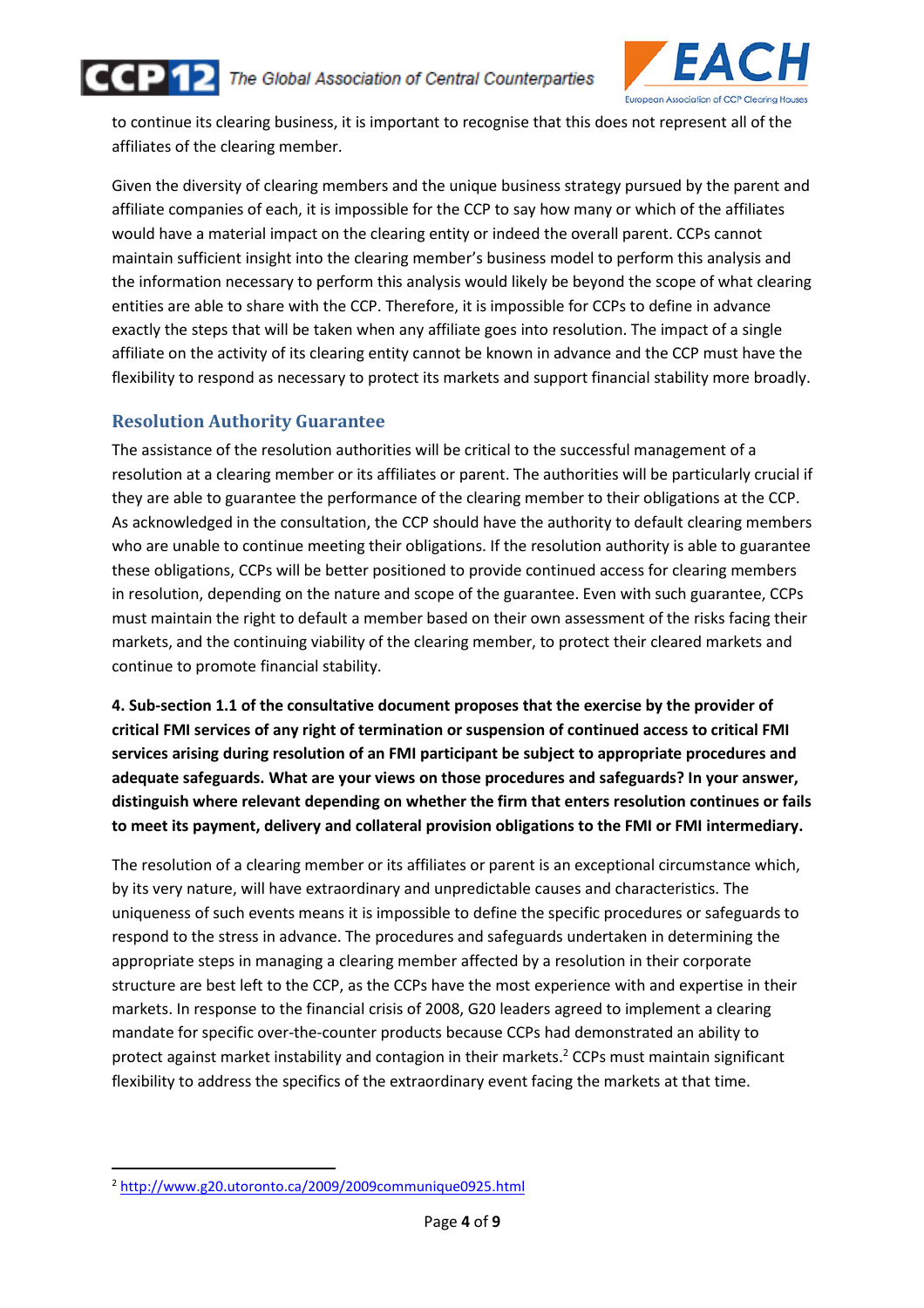

The Global Association of Central Counterparties



The determination of how to manage a resolution event at a clearing member or its affiliates or parent will largely rely on whether the clearing member entity continues to meet its obligations to the CCP. However, meeting these requirements is not necessarily the only consideration for a CCP in determining whether to permit continued access to the clearing markets in a resolution situation. A CCP may, for example, want to consider the expected continued viability of the entity as a clearing member going forward, its operational capacity, ability to perform other functions in default management, the potential impact on the clearing system if resolution is unsuccessful, and the position of the clearing house as compared to other creditors and potential creditors of the entity. Additionally, the catalyst of the resolution is an important consideration in a CCP response. For example, fraud and cyber events may require a different risk mitigation approach than capital or liquidity shortfall. As a result, we believe that the rights of the CCP to exercise a termination or suspension should not distinguish between actions based on the firm's resolution itself or based on the firm's failure to meet its obligations to the CCP, subject in any case to any temporary stay or other restriction under the relevant resolution regime.

Generally speaking, procedures and safeguards already exist at the CCP with regards to declaring the default of a clearing member. These are contained in the rulebooks and membership agreements that clearing members sign on to as a condition of their membership. CCPs are committed to providing the necessary transparency to ensure clearing members are able to assess and understand their obligations to the clearinghouse, as well as the potential consequences of not meeting those obligations.

To meet this transparency commitment, CCPs perform regular monitoring to proactively identify stress events that may impact their clearing members. During a stress event, CCPs maintain consistent communication with clearing members and, where possible, their regulator, to better understand the ultimate risk facing the cleared markets and other clearing participants.

Through this communication, CCPs can prepare to apply the most appropriate risk management tools to protect their markets and mitigate potential negative impacts on the affected clearing member. The communication and on-going monitoring supports the CCP's insights into the clearing member's business and total risks. This ensures the CCP is prepared to exercise its discretion to apply terminations or suspensions of continued access as appropriate to address the risk of the individual firm whilst also considering the risk of contagion to other clearing members and the cleared ecosystem. This discretion typically includes many tools that could be exercised in advance of termination or suspension that ensures the CCP gain the necessary transparency into the stress facing the firm and its affiliates or parent. Additional tools may allow the CCP to reduce the overall risk of the clearing member, ultimately reducing the need for a potential termination or suspension. Preferably, these steps would be determined after discussions with the appropriate authorities to ensure the CCP's actions will not have a detrimental impact on the clearing member, even as the CCP maintains the definitive right to exercise such actions.

Additional or burdensome procedures will unnecessarily constrain the CCP's ability to quickly implement tools to limit the impact of the stress and protect its cleared markets. These limitations will undermine the goals of international regulators focused on systemic stability and security of the financial markets.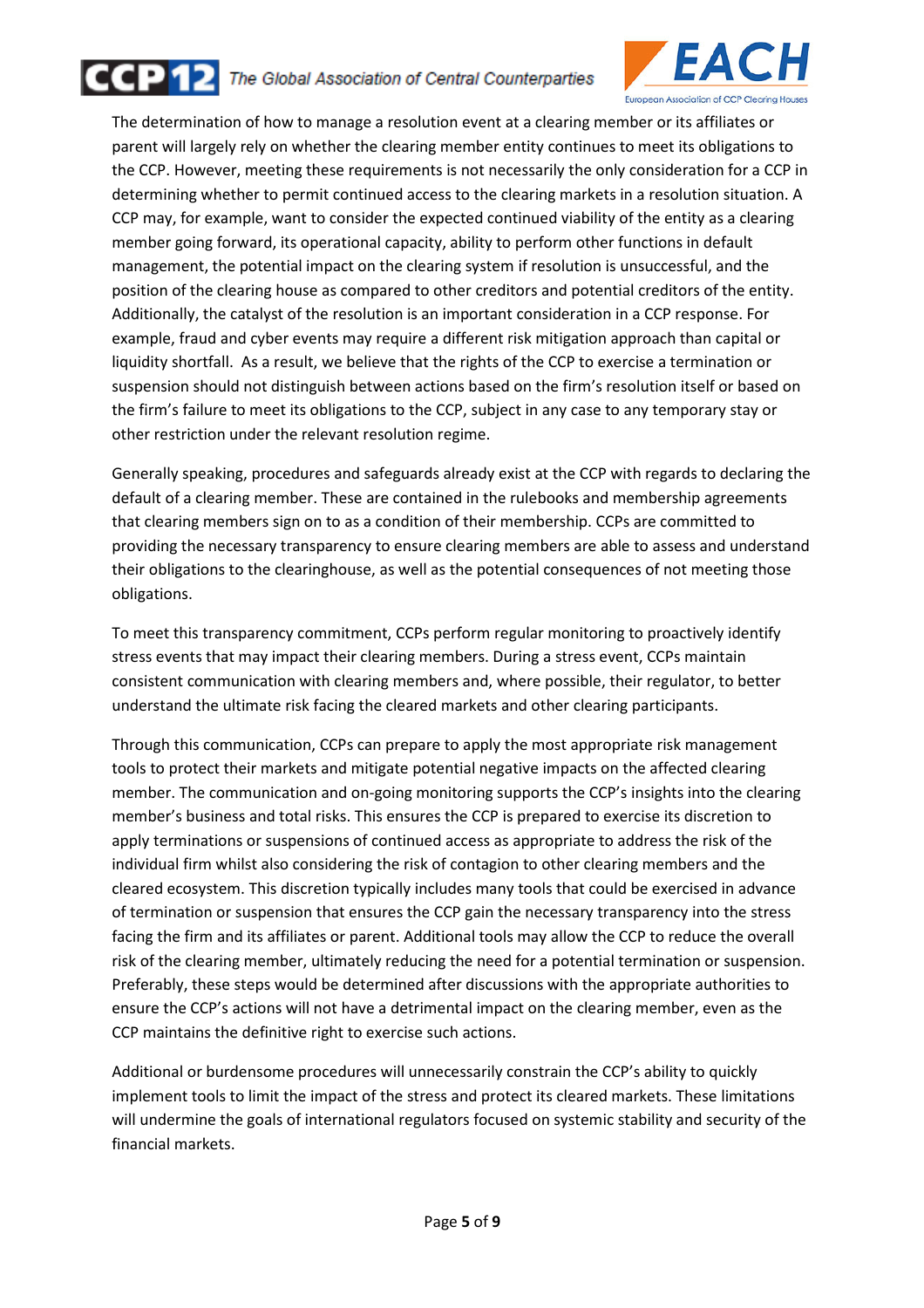



The execution of the CCP's response to a clearing member's resolution will be conducted with proper regulatory oversight. CCPs are required to inform their own authorities in the event of a member default; the member will have engaged with its regulator in the event of the resolution of the affiliate/parent and will have to inform its regulator if it fails to meet its obligations to the clearinghouse. Historically, this communication has begun well in advance of the declaration of default, and we expect that it would include information sharing between the authorities for the CCP and clearing member. This oversight has been and will continue to be sufficient to ensure the broader interests of market participants and stability are considered in taking action in response to the resolution without creating unnecessary hurdles in the process.

6. What are your views on the proposal in sub-section 1.4 of the consultative document that providers of critical FMI services should engage with their participants regarding the range of risk management actions and requirements they would anticipate taking in response to the resolution of an FMI participant? Does this strike the right balance between the objectives of orderly resolution and the FMI or FMI intermediary's prudent risk management?

CCPs already describe the range of risk management tools available – during business-as-usual and market stress events – in their publically available rulebooks as well as in the membership agreements available to firms, as well as other public disclosure. This ensures that clearing members are able to evaluate their potential risk and liability as well as their ability to respond to potential exceptional actions by the CCP under a variety of circumstances. Changes to the rules or liabilities are disclosed to members and typically require a period of consultation to ensure clearing members and participants have a full understanding of their obligations at all times.

In addition to this existing and available documentation, clearing members typically perform regular due diligence on their CCPs, and CCPs make themselves available for such reviews. This generally includes due diligence questionnaires and on-site visits to the CCP.

As discussed above, CCPs will require a degree of flexibility in how and when they apply some of the tools described in its rulebook, as the risks facing their cleared markets in the event of the resolution of a clearing member or its affiliates or parent will largely depend on the exact circumstances of the specific event and cannot be known in advance. Whilst CCPs should engage with their membership via documentation and due diligence checks, it is not possible for this engagement to cover every possible circumstance.

When considering the impact of risk management actions and requirements, regulators should keep in mind the relative size of the obligations to the clearinghouse. During severe stresses, markets have supported significant variation margin calls, which are typically much larger than the size of the clearing member's obligations to the default fund, both funded and unfunded. The ability of firms to meet these obligations should suggest that they would be similarly able to meet their obligations to the CCP in the event of the resolution of a clearing member or its affiliate or parent.

7. Do you agree with the proposal in section 2 of the consultative document that firms should be required to develop contingency plans to facilitate continuity of access in both the lead-up to, and upon entry into, resolution? Does the consultative document address all aspects of the information and analysis that may be required for such contingency plans?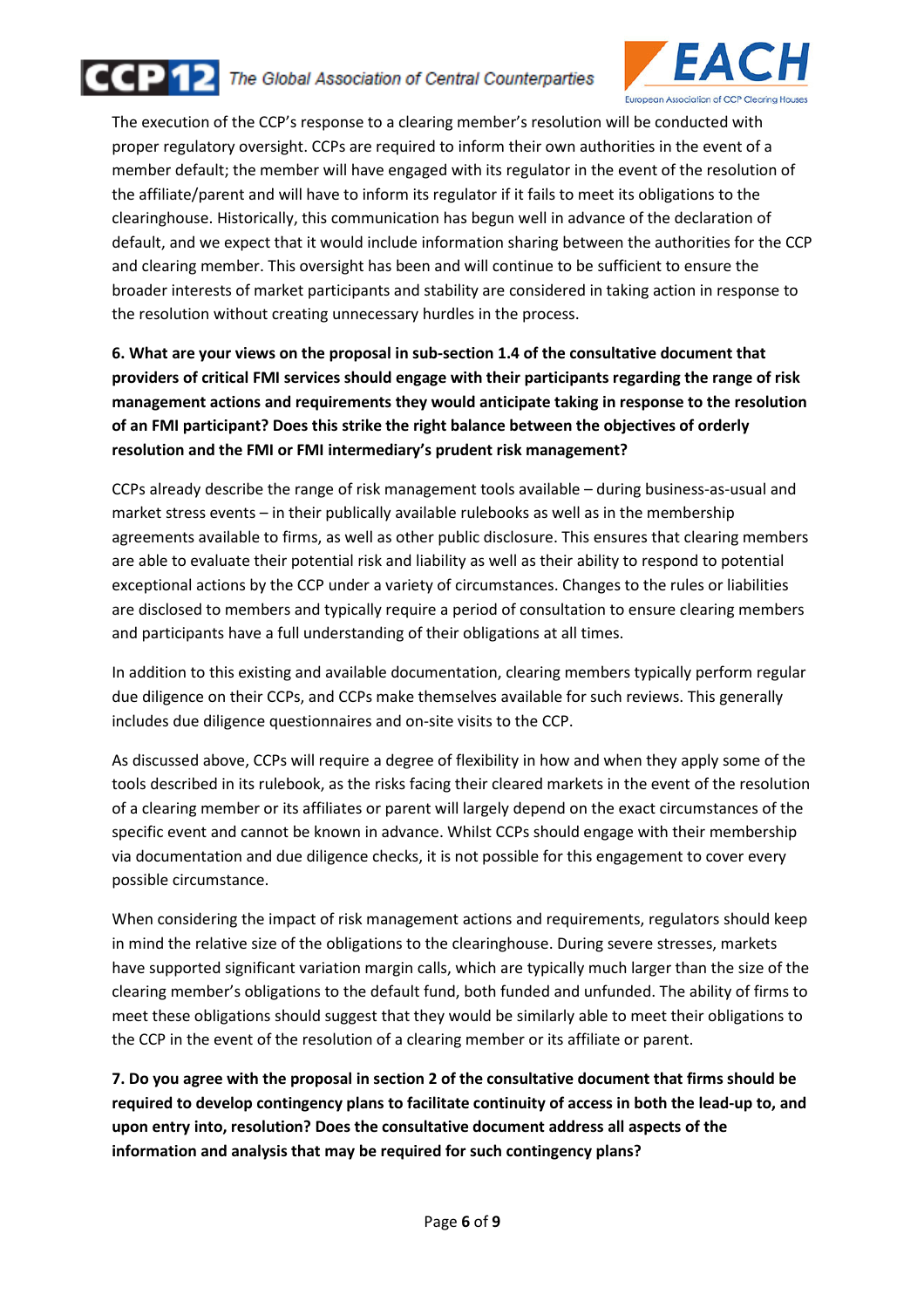# ccP 12

#### The Global Association of Central Counterparties



CCP12 and EACH agree that firms should plan for and ensure they have the ability to meet potential obligations in the event of market stress up to and including their own resolution or that of their affiliate or parent. We appreciate the consultation's position that "the ultimate responsibility for ensuring the financial and operational capability to continue to meet the conditions for access to critical FMI services lies with the firm itself."

However, as discussed in the questions above, CCPs have to maintain significant flexibility in defining how to manage the resolution of a clearing member or its affiliates or parent, subject to requirements of applicable law. This will significantly limit the amount of detail CCPs are able to provide for their clearing members' contingency plans. CCPs must maintain the ability to protect their cleared markets if a clearing member poses contagion risk, and as such cannot guarantee continued access during any given stress event.

We would ask that regulators recognise clearing members' contingency plans with regards to CCP access cannot be as specific as they may need to be for other critical FMI services. As CCPs do not provide the critical services of other FMIs, such as payment processing which may be more essential in a resolution event, we do not feel that it is necessary that these contingency plans include as much detail with regards to the CCP.

In particular, section 2.3 of the consultation asks firms to consider several potential actions by an FMI in response to a variety of circumstances to include in their contingency plans. Currently, the CCP's rulebook and regular reporting will allow clearing firms to understand their ultimate potential liability to the clearinghouse and plan accordingly, ensuring that much of the information suggested for inclusion in the firms' contingency plans is already available. However, the circumstances described in 2.3 represent exceptional events that CCPs will need flexibility to address as each will pose unique and unpredictable stresses to the CCP and its other market participants. CCPs will be unable to define answers to many of these questions, as the response cannot be known in advance of the stress event it is meant to address.

In particular, section 2.3 asks that a scenario of "cross default at another FMI" be considered as an example of a clearing member or its affiliates breaching a condition of access. In this example, we feel it is critical that the CCP be able to consider a cross default to another FMI in assessing the clearing member's ability to meet its clearing obligations. Whilst we do not believe that such an event should automatically trigger a default, if a firm fails to comply with its obligations to the CCP, the CCP must have the right to trigger default procedures. In this scenario, cross default remains relevant to CCPs.

#### 9. Does the consultative document identify all relevant requirements and pre-conditions that a firm may need to meet to support continuity of access in both the lead-up to, and upon, resolution? What other conditions or requirements, if any, should be addressed?

We appreciate the consultation rightly putting the onus on clearing participants to ensure continuity of access to critical services, in particular in determining how the participant will continue to meet its obligations to its clearinghouses.

It is important to note that, however, just as CCPs cannot know define the exact response it will take in advance of resolution at a clearing member or its affiliates or parent due to the exceptional nature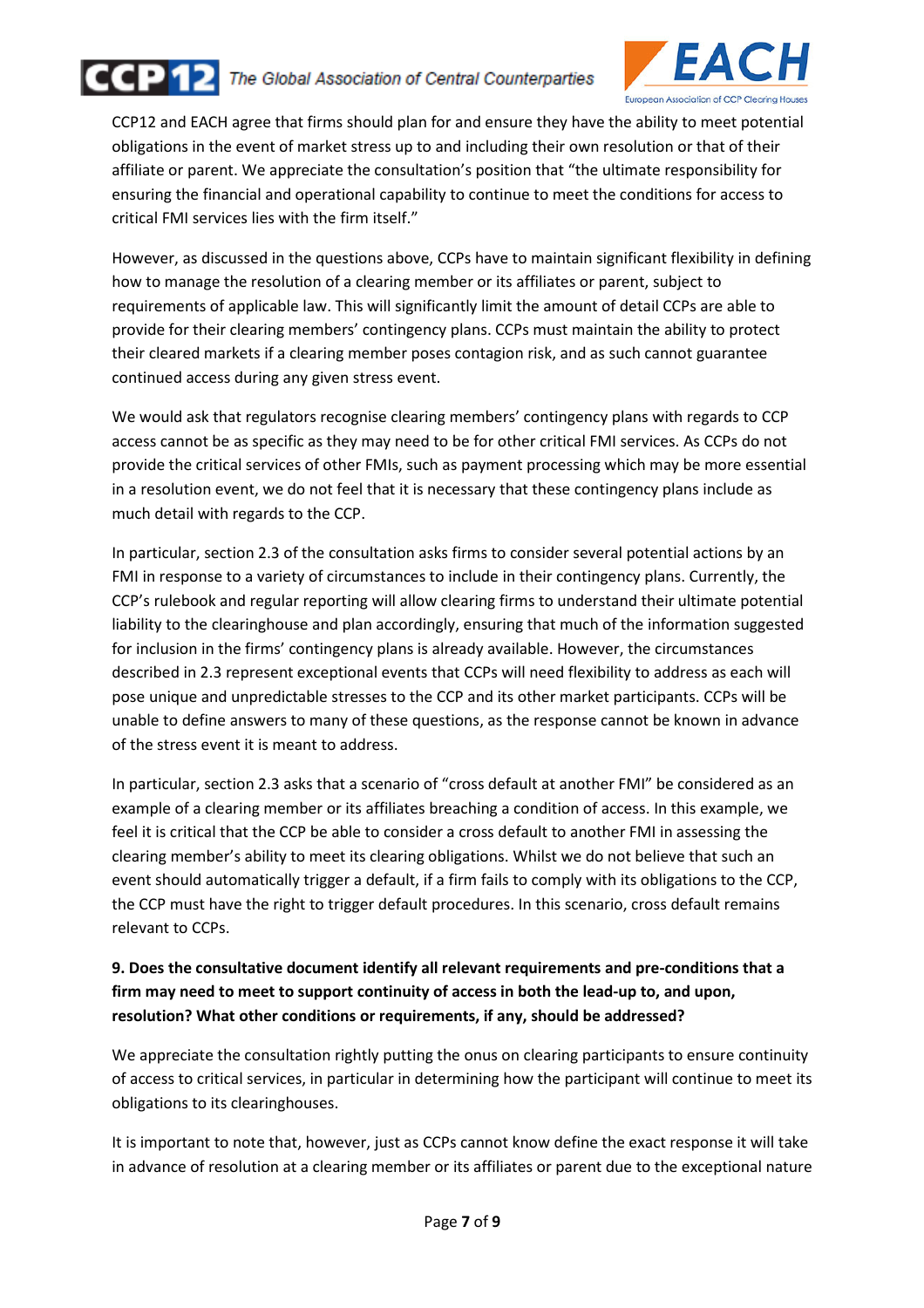



of these rare events, there must be a degree of flexibility expected to manage the exact situation as it arises. CCPs will have to maintain this flexibility in order to protect cleared markets without exacerbating the stress on a clearing member in resolution.

#### 10. Does the consultative document identify appropriate methods for providing the information and communication necessary for key decision making during the resolution of an FMI participant? Are there additional safeguards that could be put in place that would ensure adequate levels of transparency in the lead-up to, and upon resolution?

In the event of a clearing member's resolution, or that of its affiliates or parent, the CCP will require a significant amount of information from the clearing entity regarding the event and its impact on clearing activity. The CCP must be able to call for whatever information is necessary to inform their actions to limit the risk of contagion and additional stress on their markets. Given the exceptional nature of such an event, it is unlikely that the comprehensive data requirements will be known in advance, nor do we expect that communication systems and methods can be defined.

Methods for communication are already defined in the CCP rulebooks and/or member and participant agreements. In particular, the clearing member entity is required to alert the CCP in the event of a material change in their credit quality. This will frequently occur in advance of resolution, as stress begins to build up at the firm. Once the CCP has been informed, it will be in constant communication with the stressed clearing member to understand how the event will impact the clearing entity and its ability to continue to meet its clearing requirements. This ensures that the CCP can identify and gather the necessary information about the event and respond appropriately as the firm approaches resolution, potentially limiting the need to execute a suspension of clearing, whilst protecting the broader clearing market and other participants from contagion risk.

We also expect that the resolution authority of the clearing member or its affiliates or parent would inform the CCP as they identify that a firm is approaching resolution in order to establish communication with the CCP. As the resolution authority will likely have more information about the firm, particularly if the resolution occurs outside the cleared entity, it will be critical that the CCP be given sufficient information and evidence to ascertain if the clearing entity will be able to continue to meet its obligations to the CCP, whether through a guarantee from the resolution authority or via other means. Without information about the non-clearing entity, it will be difficult for the CCP to properly assess the risk of the resolution to their markets, the protection of which must remain their paramount concern. To ensure that all FMIs are able to address the resolution appropriately, we would ask that the consultation's proposal for information sharing between the authorities would be expanded to include all critical FMIs. With the appropriate safeguards, given the confidential and sensitive nature of the information related to resolution of a FMI participant, the collaboration and exchange of the necessary information among resolution authorities, FMI supervisors and FMI, in the lead up to resolution and in the process of resolution, is of the utmost importance. This collaboration would imply a wider degree of visibility to FMI (again, with the appropriate safeguards) of the resolution strategies, the resolution plans and the contingency plans.

The consultative document mentions in several points that "the resolution authorities should provide the FMI with information about the participant or any bridge institution to which its functions have been transferred". To the extent possible, and considering that CCPs are expected to actively and efficiently contribute to the continuity of the critical services of the firm in resolution,